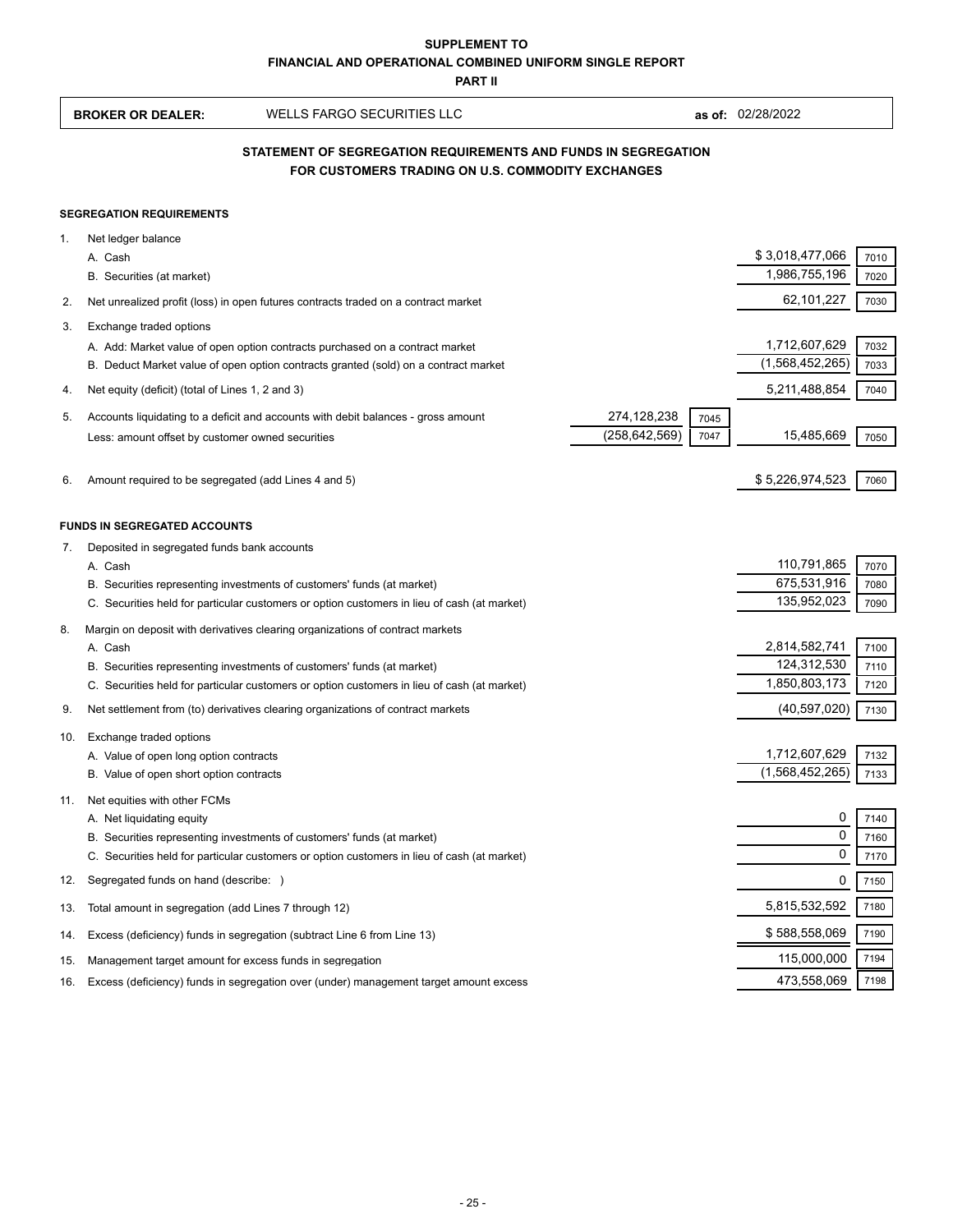**PART II**

 **BROKER OR DEALER:** WELLS FARGO SECURITIES LLC **as of:** 02/28/2022

|           | STATEMENT OF CLEARED SWAPS SEGREGATION REQUIREMENTS AND<br>FUNDS IN CLEARED SWAPS CUSTOMER ACCOUNTS UNDER 4D(F) OF THE CEA                                                                                                                                                                           |                                               |                      |  |  |  |  |
|-----------|------------------------------------------------------------------------------------------------------------------------------------------------------------------------------------------------------------------------------------------------------------------------------------------------------|-----------------------------------------------|----------------------|--|--|--|--|
|           | <b>Cleared Swaps Customer Requirements</b>                                                                                                                                                                                                                                                           |                                               |                      |  |  |  |  |
| 1.        | Net ledger balance<br>A. Cash<br>B. Securities (at market)                                                                                                                                                                                                                                           | \$4,082,956,967<br>9,904,387,500              | 8500<br>8510         |  |  |  |  |
| 2.        | Net unrealized profit (loss) in open cleared swaps                                                                                                                                                                                                                                                   | (929, 819, 556)                               | 8520                 |  |  |  |  |
| 3.        | Cleared swaps options<br>A. Market value of open cleared swaps option contracts purchased<br>B. Market value of open cleared swaps option contracts granted (sold)                                                                                                                                   | 0<br>$\Omega$                                 | 8530<br>8540         |  |  |  |  |
| 4.        | Net equity (deficit) (add lines 1, 2 and 3)                                                                                                                                                                                                                                                          | 13,057,524,912                                | 8550                 |  |  |  |  |
| 5.<br>6.  | Accounts liquidating to a deficit and accounts with debit balances<br>\$722,135,665<br>8560<br>- gross amount<br>(722, 135, 665)<br>8570<br>Less: amount offset by customer owned securities<br>Amount required to be segregated for cleared swaps customers (add lines 4 and 5)                     | 0<br>13,057,524,912                           | 8580<br>8590         |  |  |  |  |
|           | <b>Funds in Cleared Swaps Customer Segregated Accounts</b>                                                                                                                                                                                                                                           |                                               |                      |  |  |  |  |
| 7.        | Deposited in cleared swaps customer segregated accounts at banks<br>A. Cash<br>B. Securities representing investments of cleared swaps customers' funds (at market)<br>C. Securities held for particular cleared swaps customers in lieu of cash (at market)                                         | \$942,366,377<br>113,068,939<br>1,749,851,886 | 8600<br>8610<br>8620 |  |  |  |  |
| 8.        | Margins on deposit with derivatives clearing organizations in cleared swaps customer segregated accounts<br>A. Cash<br>B. Securities representing investments of cleared swaps customers' funds (at market)<br>C. Securities held for particular cleared swaps customers in lieu of cash (at market) | 3,356,324,450<br>752,690,647<br>8,154,535,614 | 8630<br>8640<br>8650 |  |  |  |  |
| 9.<br>10. | Net settlement from (to) derivatives clearing organizations<br>Cleared swaps options                                                                                                                                                                                                                 | (213, 140, 055)                               | 8660                 |  |  |  |  |
|           | A. Value of open cleared swaps long option contracts<br>B. Value of open cleared swaps short option contracts                                                                                                                                                                                        | 0<br>$\mathbf 0$                              | 8670<br>8680         |  |  |  |  |
| 11.       | Net equities with other FCMs<br>A. Net liquidating equity<br>B. Securities representing investments of cleared swaps customers' funds (at market)<br>C. Securities held for particular cleared swaps customers in lieu of cash (at market)                                                           | 0<br>0<br>0                                   | 8690<br>8700<br>8710 |  |  |  |  |
| 12.       | Cleared swaps customer funds on hand (describe: )                                                                                                                                                                                                                                                    | 0                                             | 8715                 |  |  |  |  |
| 13.       | Total amount in cleared swaps customer segregation (add lines 7 through 12)                                                                                                                                                                                                                          | 14,855,697,858                                | 8720                 |  |  |  |  |
| 14.       | Excess (deficiency) funds in cleared swaps customer segregation (subtract line 6 from line 13)                                                                                                                                                                                                       | \$1,798,172,946                               | 8730                 |  |  |  |  |
| 15.       | Management target Amount for Excess funds in cleared swaps segregated accounts                                                                                                                                                                                                                       | \$355,000,000                                 | 8760                 |  |  |  |  |
| 16.       | Excess (deficiency) funds in cleared swaps customer segregated accounts over (under) management target excess                                                                                                                                                                                        | \$1,443,172,946                               | 8770                 |  |  |  |  |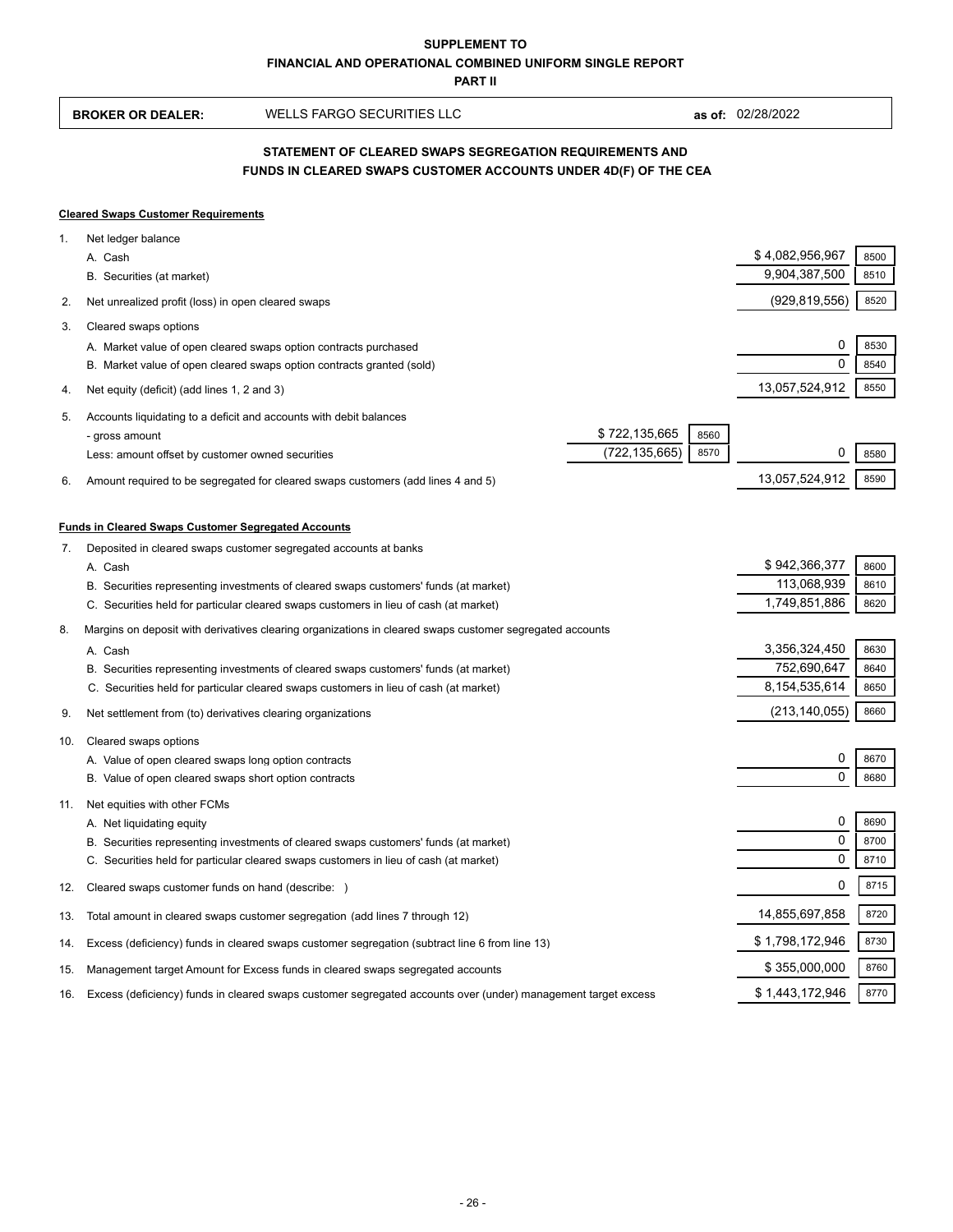**SUPPLEMENT TO**

**FINANCIAL AND OPERATIONAL COMBINED UNIFORM SINGLE REPORT**

**PART II**

|                                                                | <b>BROKER OR DEALER:</b>                                            | <b>WELLS FARGO SECURITIES LLC</b>                                                                  |               |      | as of: 02/28/2022              |              |  |
|----------------------------------------------------------------|---------------------------------------------------------------------|----------------------------------------------------------------------------------------------------|---------------|------|--------------------------------|--------------|--|
| STATEMENT OF SEGREGATION REQUIREMENTS AND FUNDS IN SEGREGATION |                                                                     |                                                                                                    |               |      |                                |              |  |
| FOR CUSTOMERS' DEALER OPTIONS ACCOUNTS                         |                                                                     |                                                                                                    |               |      |                                |              |  |
| 1.                                                             | Amount required to be segregated in accordance with 17 CFR 32.6     |                                                                                                    |               |      | \$0                            | 7200         |  |
| 2.                                                             | Funds/property in segregated accounts                               |                                                                                                    |               |      |                                |              |  |
|                                                                | A. Cash                                                             |                                                                                                    | \$0           | 7210 |                                |              |  |
|                                                                | B. Securities (at market value)                                     |                                                                                                    | $\Omega$      | 7220 |                                |              |  |
|                                                                | C. Total funds/property in segregated accounts                      |                                                                                                    |               |      | $\mathbf 0$                    | 7230         |  |
| 3.                                                             |                                                                     | Excess (deficiency) funds in segregation (subtract Line 2C from Line 1)                            |               |      | \$0                            | 7240         |  |
|                                                                |                                                                     | <b>SUPPLEMENT TO</b>                                                                               |               |      |                                |              |  |
|                                                                |                                                                     | <b>FINANCIAL AND OPERATIONAL COMBINED UNIFORM SINGLE REPORT</b>                                    |               |      |                                |              |  |
|                                                                |                                                                     | <b>PART II</b>                                                                                     |               |      |                                |              |  |
|                                                                | <b>BROKER OR DEALER:</b>                                            | <b>WELLS FARGO SECURITIES LLC</b>                                                                  |               |      | as of: 02/28/2022              |              |  |
|                                                                |                                                                     | STATEMENT OF SECURED AMOUNTS AND FUNDS HELD IN SEPARATE ACCOUNTS                                   |               |      |                                |              |  |
|                                                                |                                                                     | PURSUANT TO COMMISSION REGULATION 30.7                                                             |               |      |                                |              |  |
|                                                                |                                                                     |                                                                                                    |               |      |                                |              |  |
| FOREIGN FUTURES AND FOREIGN OPTIONS SECURED AMOUNTS            |                                                                     |                                                                                                    |               |      |                                |              |  |
|                                                                |                                                                     | Amount required to be set aside pursuant to law, rule or regulation                                |               |      |                                |              |  |
|                                                                | of a foreign government or a rule of a self-regulatory organization |                                                                                                    |               |      |                                |              |  |
|                                                                | authorized thereunder                                               |                                                                                                    |               |      | \$0                            | 7305         |  |
|                                                                | $\mathbf{1}$ .                                                      | Net ledger balance - Foreign futures and foreign options trading - All customers                   |               |      |                                |              |  |
|                                                                | A. Cash                                                             |                                                                                                    |               |      | \$411,421,767<br>\$192,007,632 | 7315         |  |
|                                                                | B. Securities (at market)                                           |                                                                                                    |               |      | \$(87,174,922)                 | 7317<br>7325 |  |
| 2.                                                             |                                                                     | Net unrealized profit (loss) in open futures contracts traded on a foreign board of trade          |               |      |                                |              |  |
| 3.                                                             | Exchange traded options                                             | A. Market value of open option contracts purchased on a foreign board of trade                     |               |      | \$329,963                      | 7335         |  |
|                                                                |                                                                     | B. Market value of open option contracts granted (sold) on a foreign board of trade                |               |      | \$0                            | 7337         |  |
| 4.                                                             | Net equity (deficit) (add Lines 1, 2, and 3)                        |                                                                                                    |               |      | \$516,584,440                  | 7345         |  |
| 5.                                                             | Accounts liquidating to a deficit and accounts with                 |                                                                                                    |               |      |                                |              |  |
|                                                                | debit balances - gross amount                                       |                                                                                                    | \$2,838,943   | 7351 |                                |              |  |
|                                                                | Less: Amount offset by customer owned securities                    |                                                                                                    | \$(2,466,343) | 7352 | \$372,600                      | 7354         |  |
| 6.                                                             |                                                                     | Amount required to be set aside as the secured amount - Net liquidating equity method (add Lines 4 |               |      | \$516,957,040                  | 7355         |  |
|                                                                | and $5)$                                                            |                                                                                                    |               |      |                                |              |  |
|                                                                | 7.                                                                  | Greater of amount required to be set aside pursuant to foreign jurisdiction (above) or Line 6.     |               |      | \$516,957,040                  | 7360         |  |
|                                                                |                                                                     |                                                                                                    |               |      |                                |              |  |